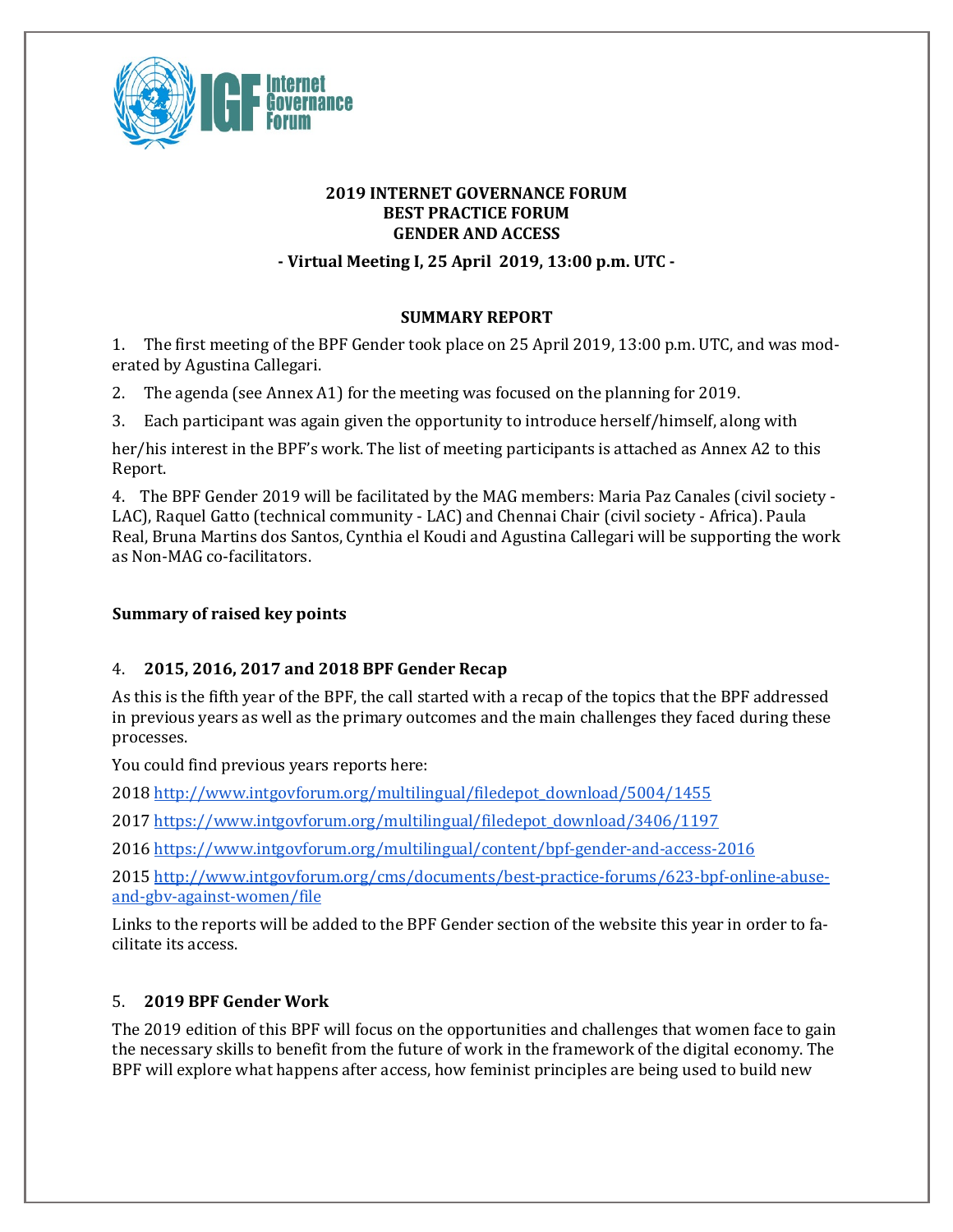

narratives and models of economic collaboration beyond the traditional competition business models for shaping the digital economy. Full work plan outline available: https://www.intgovforum.org/multilingual/content/bpf-gender-and-access

Following the proposal, the group started to discuss the scope of work for this year. During the call the following issues were discussed and agreed:

1.1. Continuing the work done in 2017and 2018 by, whenever is possible, gather information about non-binary persons. 

1.2. There was consensus on focusing this year work on producing policy recommendations (the proposal only refers to recommendations and guidelines in general) as to the main outcome of the BPF in alignment with the goal of the IGF.

1.3. Sub-Themes: As this year topic is quite broad, there was agreement on identifying specific subthemes and focus areas within the theme. In order to do that, a working document was created and members of the BPF encourage to add comments and suggestions that will be considered during the 2nd BPF Gender call.

1.4 Engagement with other groups: as part of the outreach and dissemination process, there was agreement on identifying groups and stakeholders which are not usually part of this process and engage them by inviting them to the calls, by designing a survey or/and by participating in the BPF Gender session at IGF 2019.

**Working document** https://docs.google.com/document/d/1wbTsJMKJK\_7Q46B\_YKiquiQGpbk8QXP277PDVuuSL7I/edit

## **6. Call for volunteers**

The group decided to make a call for volunteers as soon as possible. In order to do that, the call for volunteers from last year will be adapted and shared with different communities and mailing lists.

#### **7. Planning the Next Meeting**

The BPF Gender will have its second call on **Monday, 13 May 2019 at 13 UTC** via Webex. The details for accessing the meeting will be shared in advance.

#### **Annex A1**

#### **Meeting Agenda**

- \* Welcome and introductions
- \* BPF 2018 work recap
- \* Proposal for 2019: suggestions for moving forward
- \* Opportunities to link with other gender initiatives at IGF and outside
- \* Next meeting